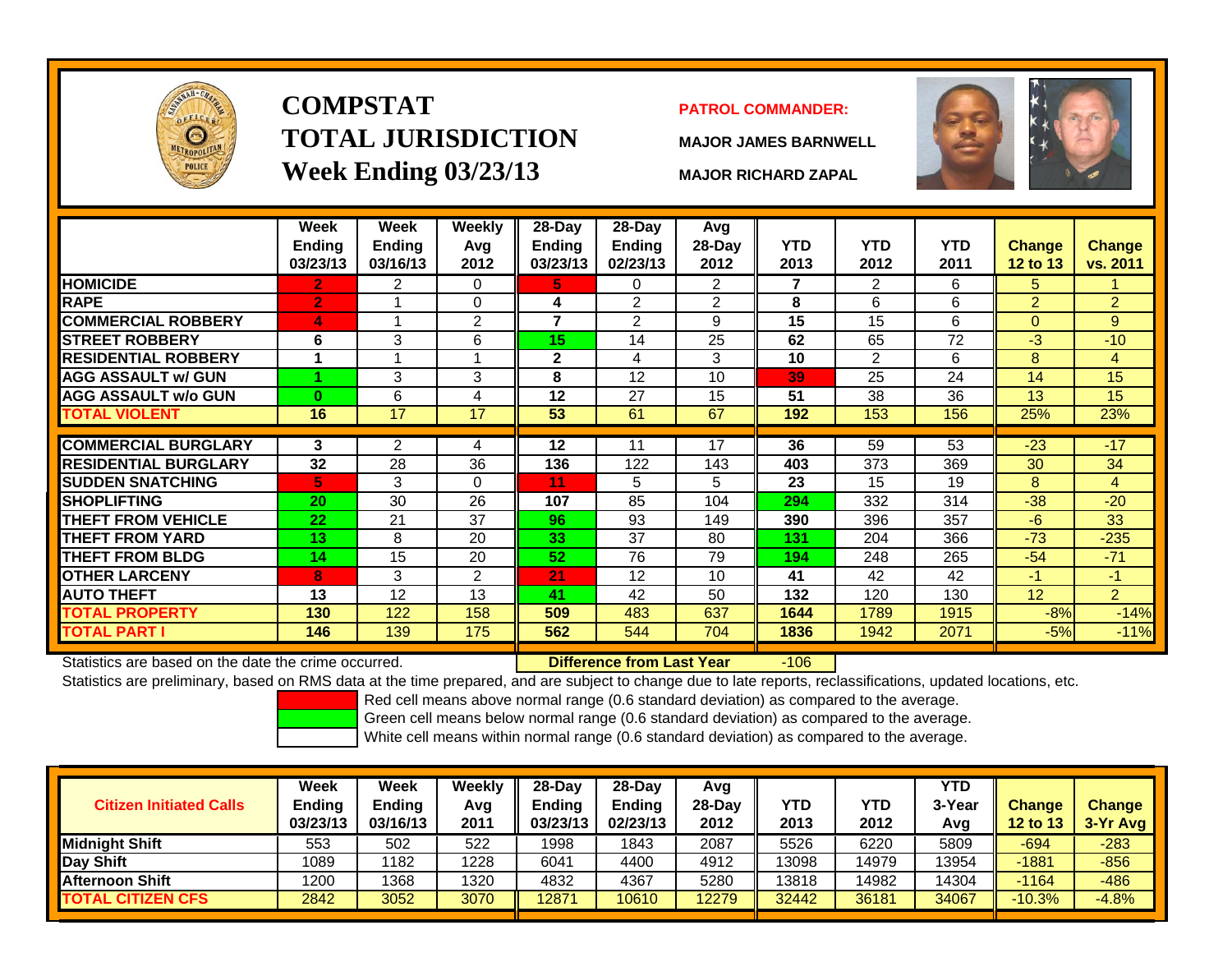

**COMPSTATWEST CHATHAM PRECINCTWeek Ending 03/23/13**

**PRECINCT COMMANDER:**

**CAPT. PHILIP REILLEY**



|                             | Week            | Week           | Weekly         | $28-Day$       | $28-Day$       | <b>Avg</b>     |              |                          |            |                |                |
|-----------------------------|-----------------|----------------|----------------|----------------|----------------|----------------|--------------|--------------------------|------------|----------------|----------------|
|                             | <b>Ending</b>   | <b>Ending</b>  | Avg            | Ending         | <b>Ending</b>  | 28-Day         | <b>YTD</b>   | <b>YTD</b>               | <b>YTD</b> | <b>Change</b>  | <b>Change</b>  |
|                             | 03/23/13        | 03/16/13       | 2012           | 03/23/13       | 02/23/13       | 2012           | 2013         | 2012                     | 2011       | 12 to 13       | vs. 2011       |
| <b>HOMICIDE</b>             |                 | 0              | 0              |                | 0              | 0              |              | $\Omega$                 | $\Omega$   |                |                |
| <b>RAPE</b>                 | $\bf{0}$        |                | 0              | $\overline{2}$ | 0              |                | $\mathbf 2$  | $\overline{2}$           |            | $\Omega$       | 1              |
| <b>COMMERCIAL ROBBERY</b>   | $\overline{2}$  | $\Omega$       | 0              | 3              | 0              | $\overline{2}$ | 4            | $\overline{2}$           | $\Omega$   | $\overline{2}$ | $\overline{4}$ |
| <b>STREET ROBBERY</b>       | $\bf{0}$        | 2              |                | 2              |                | 3              | 12           | 12                       | 6          | $\Omega$       | 6              |
| <b>RESIDENTIAL ROBBERY</b>  | $\bf{0}$        |                | 0              |                | $\Omega$       | $\Omega$       | $\mathbf{2}$ | $\Omega$                 |            | $\overline{2}$ | 1              |
| <b>AGG ASSAULT w/ GUN</b>   | $\bf{0}$        | $\Omega$       | 0              |                | $\overline{2}$ |                | 4            | 4                        | 6          | $\Omega$       | $-2$           |
| <b>AGG ASSAULT w/o GUN</b>  | $\bf{0}$        |                |                | $\overline{2}$ | 3              | $\overline{2}$ | 5            | $\overline{\phantom{a}}$ | 12         | $-2$           | $-7$           |
| <b>TOTAL VIOLENT</b>        | 3 <sup>2</sup>  | 5              | $\overline{2}$ | 12             | $6\phantom{1}$ | 9              | 30           | 27                       | 26         | 11%            | 15%            |
|                             |                 |                |                |                |                |                |              |                          |            |                |                |
| <b>COMMERCIAL BURGLARY</b>  | $\mathbf{2}$    |                |                | 3              | $\overline{2}$ | 3              | 8            | 3                        | 6          | 5              | $\overline{2}$ |
| <b>RESIDENTIAL BURGLARY</b> | 12 <sub>2</sub> | $\overline{7}$ | 6              | 27             | 24             | 23             | 80           | 50                       | 50         | 30             | 30             |
| <b>SUDDEN SNATCHING</b>     | $\bf{0}$        | 0              | 0              | $\bf{0}$       | 0              |                | $\bf{0}$     |                          | 2          | $-1$           | $-2$           |
| <b>SHOPLIFTING</b>          | $\mathbf{2}$    | 4              | 2              | 14             | 9              | 10             | 37           | 38                       | 29         | $-1$           | 8              |
| <b>THEFT FROM VEHICLE</b>   | $\overline{2}$  | 4              | 5              | 21             | 11             | 22             | 63           | 56                       | 65         | $\overline{7}$ | $-2$           |
| <b>THEFT FROM YARD</b>      | 3               | $\Omega$       | 3              | 5.             | $\overline{7}$ | 13             | 19           | 34                       | 57         | $-15$          | $-38$          |
| <b>THEFT FROM BLDG</b>      | $\bf{0}$        | $\overline{2}$ | 3              | 5.             | 13             | 12             | 26           | 41                       | 43         | $-15$          | $-17$          |
| <b>OTHER LARCENY</b>        | $\bf{0}$        | $\Omega$       | 0              | $\mathbf{2}$   | 0              | 2              | $\mathbf{2}$ | 7                        | 11         | $-5$           | $-9$           |
| <b>AUTO THEFT</b>           | $\mathbf{2}$    | 2              | $\overline{2}$ | 7              | 2              | $\overline{ }$ | 19           | 15                       | 35         | $\overline{4}$ | $-16$          |
| <b>TOTAL PROPERTY</b>       | 23              | 20             | 23             | 84             | 68             | 91             | 254          | 245                      | 298        | 4%             | $-15%$         |
| <b>TOTAL PART I</b>         | 26              | 25             | 25             | 96             | 74             | 101            | 284          | 272                      | 324        | 4%             | $-12%$         |

Statistics are based on the date the crime occurred. **Difference from Last Year** 

Statistics are preliminary, based on RMS data at the time prepared, and are subject to change due to late reports, reclassifications, updated locations, etc.

12

Red cell means above normal range (0.6 standard deviation) as compared to the average.

Green cell means below normal range (0.6 standard deviation) as compared to the average.

| <b>Citizen Initiated Calls</b> | Week<br>Ending<br>03/23/13 | <b>Week</b><br><b>Ending</b><br>03/16/13 | Weekly<br>Avg<br>2011 | $28-Day$<br><b>Ending</b><br>03/23/13 | 28-Dav<br><b>Ending</b><br>02/23/13 | Avg<br>28-Day<br>2012 | YTD<br>2013 | YTD<br>2012 | <b>YTD</b><br>3-Year<br>Avg | <b>Change</b><br><b>12 to 13</b> | <b>Change</b><br>3-Yr Avg |
|--------------------------------|----------------------------|------------------------------------------|-----------------------|---------------------------------------|-------------------------------------|-----------------------|-------------|-------------|-----------------------------|----------------------------------|---------------------------|
| <b>Midnight Shift</b>          | 121                        | 96                                       | 100                   | 410                                   | 356                                 | 401                   | 1088        | 160         | 1109                        | $-72$                            | $-21$                     |
| Day Shift                      | 210                        | 254                                      | 248                   | 2402                                  | 888                                 | 993                   | 2710        | 2853        | 2801                        | -143                             | $-91$                     |
| <b>Afternoon Shift</b>         | 270                        | 269                                      | 271                   | 991                                   | 732                                 | 1086                  | 2879        | 2941        | 2913                        | $-62$                            | $-34$                     |
| <b>TOTAL CITIZEN CFS</b>       | 601                        | 601                                      | 620                   | 3803                                  | 1976                                | 2479                  | 6677        | 6954        | 6824                        | $-4.0%$                          | $-2.1%$                   |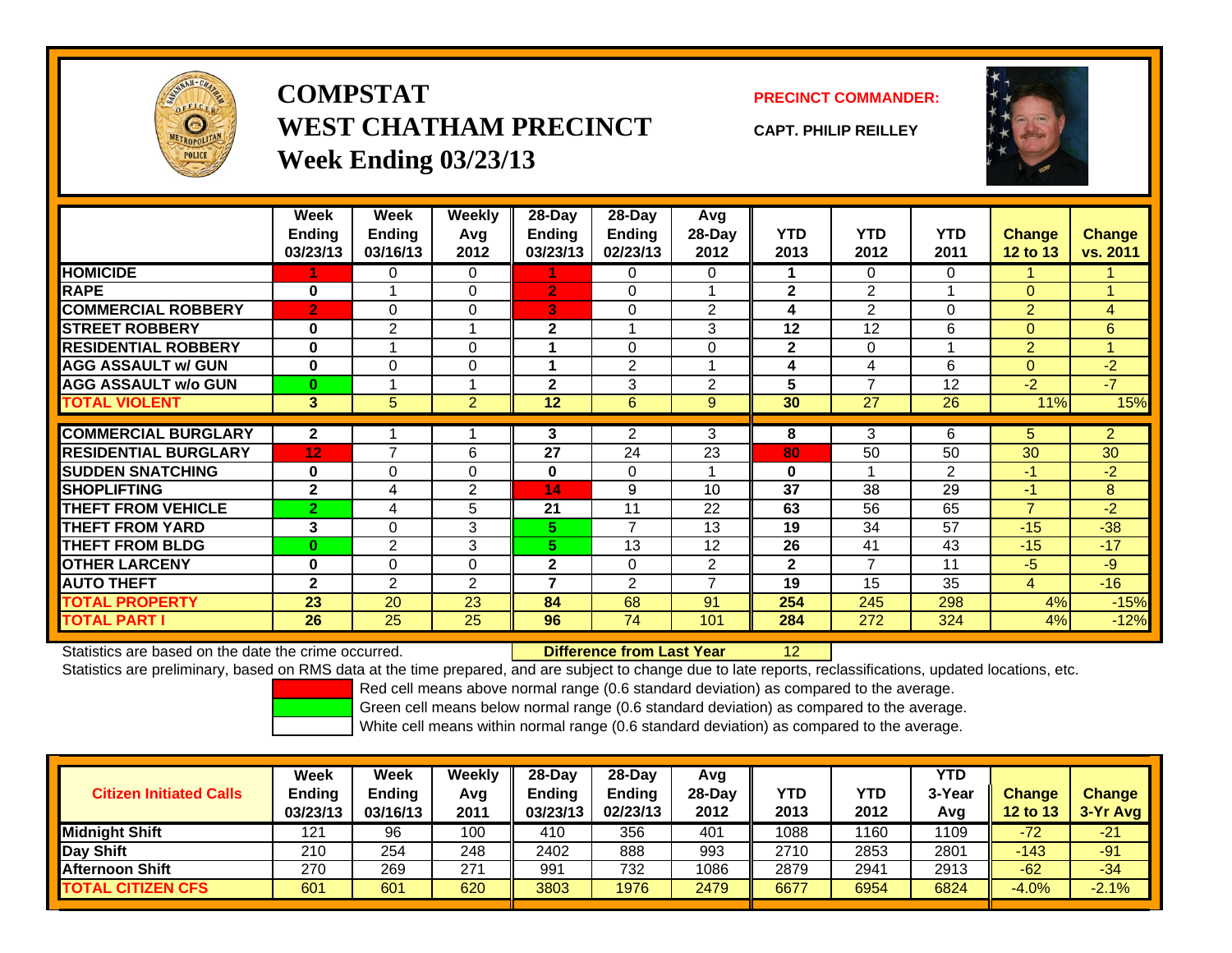

**COMPSTATDOWNTOWN PRECINCTWeek Ending 03/23/13**

### **PRECINCT COMMANDER:**

**CAPT. MIKE WILKINS**

-41



|                             | Week           | Week           | <b>Weekly</b>  | $28$ -Day      | $28 - Day$    | Avg                     |              |                |                |                 |                |
|-----------------------------|----------------|----------------|----------------|----------------|---------------|-------------------------|--------------|----------------|----------------|-----------------|----------------|
|                             | <b>Ending</b>  | <b>Ending</b>  | Avg            | Ending         | <b>Ending</b> | 28-Day                  | <b>YTD</b>   | <b>YTD</b>     | <b>YTD</b>     | <b>Change</b>   | Change         |
|                             | 03/23/13       | 03/16/13       | 2012           | 03/23/13       | 02/23/13      | 2012                    | 2013         | 2012           | 2011           | <b>12 to 13</b> | vs. 2011       |
| <b>HOMICIDE</b>             | 0              | $\overline{2}$ | 0              | 2              | $\Omega$      |                         | $\mathbf{2}$ | $\Omega$       | $\overline{2}$ | $\overline{2}$  | $\Omega$       |
| <b>RAPE</b>                 | $\overline{2}$ | $\Omega$       | $\Omega$       | $\overline{2}$ |               | $\Omega$                | 3            | $\overline{2}$ |                |                 | $\overline{2}$ |
| <b>COMMERCIAL ROBBERY</b>   | 1              | 0              | $\Omega$       |                |               |                         | $\mathbf{2}$ | $\overline{2}$ | $\Omega$       | $\Omega$        | $\overline{2}$ |
| <b>STREET ROBBERY</b>       | $\mathbf{2}$   | $\Omega$       | 2              | 4              | 5             | 8                       | 19           | 22             | 20             | -3              | $-1$           |
| <b>RESIDENTIAL ROBBERY</b>  | $\bf{0}$       | $\Omega$       | $\Omega$       | $\bf{0}$       |               | $\overline{\mathbf{A}}$ | $\mathbf{2}$ | $\Omega$       | 0              | 2               | $\overline{2}$ |
| <b>AGG ASSAULT w/ GUN</b>   | 1              | $\Omega$       |                |                | 2             | $\overline{2}$          | 6            | 4              | 5              | $\overline{2}$  |                |
| <b>AGG ASSAULT w/o GUN</b>  | $\bf{0}$       | 0              |                | $2^{\circ}$    | 6             | 5                       | 13           | 11             | $\overline{ }$ | 2               | 6              |
| <b>TOTAL VIOLENT</b>        | 6              | $\overline{2}$ | 4              | 12             | 16            | 17                      | 47           | 41             | 35             | 15%             | 34%            |
| <b>COMMERCIAL BURGLARY</b>  | $\bf{0}$       | 0              |                |                | $\mathbf{0}$  | 2                       | $\mathbf{2}$ | 10             | 8              | -8              | $-6$           |
| <b>RESIDENTIAL BURGLARY</b> | $\bf{0}$       | 3              | 3              | 9              | 10            | 12                      | 32           | 39             | 31             | $-7$            |                |
| <b>SUDDEN SNATCHING</b>     | 5              | 2              | $\Omega$       | 7              | $\Omega$      | $\overline{2}$          | 13           | 6              | 5              | $\overline{7}$  | 8              |
| <b>SHOPLIFTING</b>          |                | 4              | 3              | 10             | 12            | 11                      | 32           | 37             | 32             | -5              | $\Omega$       |
| <b>THEFT FROM VEHICLE</b>   | 4              | 5              | $\overline{7}$ | 21             | 21            | 29                      | 66           | 100            | 71             | $-34$           | $-5$           |
| <b>THEFT FROM YARD</b>      | $\overline{7}$ | 5              | 5              | 14             | 10            | 19                      | 46           | 31             | 91             | 15              | $-45$          |
| <b>THEFT FROM BLDG</b>      | 4              | 3              | 5              | 11             | 12            | 18                      | 41           | 55             | 51             | $-14$           | $-10$          |
| <b>OTHER LARCENY</b>        | $\overline{2}$ | 4              | 4              | 4              |               | $\overline{2}$          | 6            | 10             | 15             | -4              | $-9$           |
| <b>AUTO THEFT</b>           | 4              |                | 2              | 10             | 11            | 8                       | 28           | 25             | 16             | 3               | 12             |
| <b>TOTAL PROPERTY</b>       | 27             | 24             | 25             | 87             | 77            | 104                     | 266          | 313            | 320            | $-15%$          | $-17%$         |
| <b>TOTAL PART I</b>         | 33             | 26             | 30             | 99             | 93            | 121                     | 313          | 354            | 355            | $-12%$          | $-12%$         |

Statistics are based on the date the crime occurred. **Difference from Last Year** 

Statistics are preliminary, based on RMS data at the time prepared, and are subject to change due to late reports, reclassifications, updated locations, etc.

Red cell means above normal range (0.6 standard deviation) as compared to the average.

Green cell means below normal range (0.6 standard deviation) as compared to the average.

| <b>Citizen Initiated Calls</b> | Week<br><b>Ending</b><br>03/23/13 | Week<br><b>Ending</b><br>03/16/13 | Weekly<br>Avg<br>2011 | 28-Day<br><b>Ending</b><br>03/23/13 | 28-Day<br>Ending<br>02/23/13 | Avg<br>28-Dav<br>2012 | YTD<br>2013 | YTD<br>2012 | <b>YTD</b><br>3-Year<br>Avg | <b>Change</b><br><b>12 to 13</b> | <b>Change</b><br>3-Yr Avg |
|--------------------------------|-----------------------------------|-----------------------------------|-----------------------|-------------------------------------|------------------------------|-----------------------|-------------|-------------|-----------------------------|----------------------------------|---------------------------|
| Midnight Shift                 | 160                               | 143                               | 120                   | 510                                 | 384                          | 480                   | 1307        | 1488        | 1377                        | $-181$                           | $-70$                     |
| Day Shift                      | 225                               | 253                               | 210                   | 910                                 | 757                          | 838                   | 2358        | 2702        | 2473                        | $-344$                           | $-115$                    |
| <b>Afternoon Shift</b>         | 219                               | 318                               | 222                   | 981                                 | 732                          | 889                   | 2489        | 2556        | 2483                        | $-67$                            | 6                         |
| <b>TOTAL CITIZEN CFS</b>       | 604                               | 714                               | 552                   | 2401                                | 1873                         | 2207                  | 6154        | 6746        | 6332                        | $-8.8%$                          | $-2.8%$                   |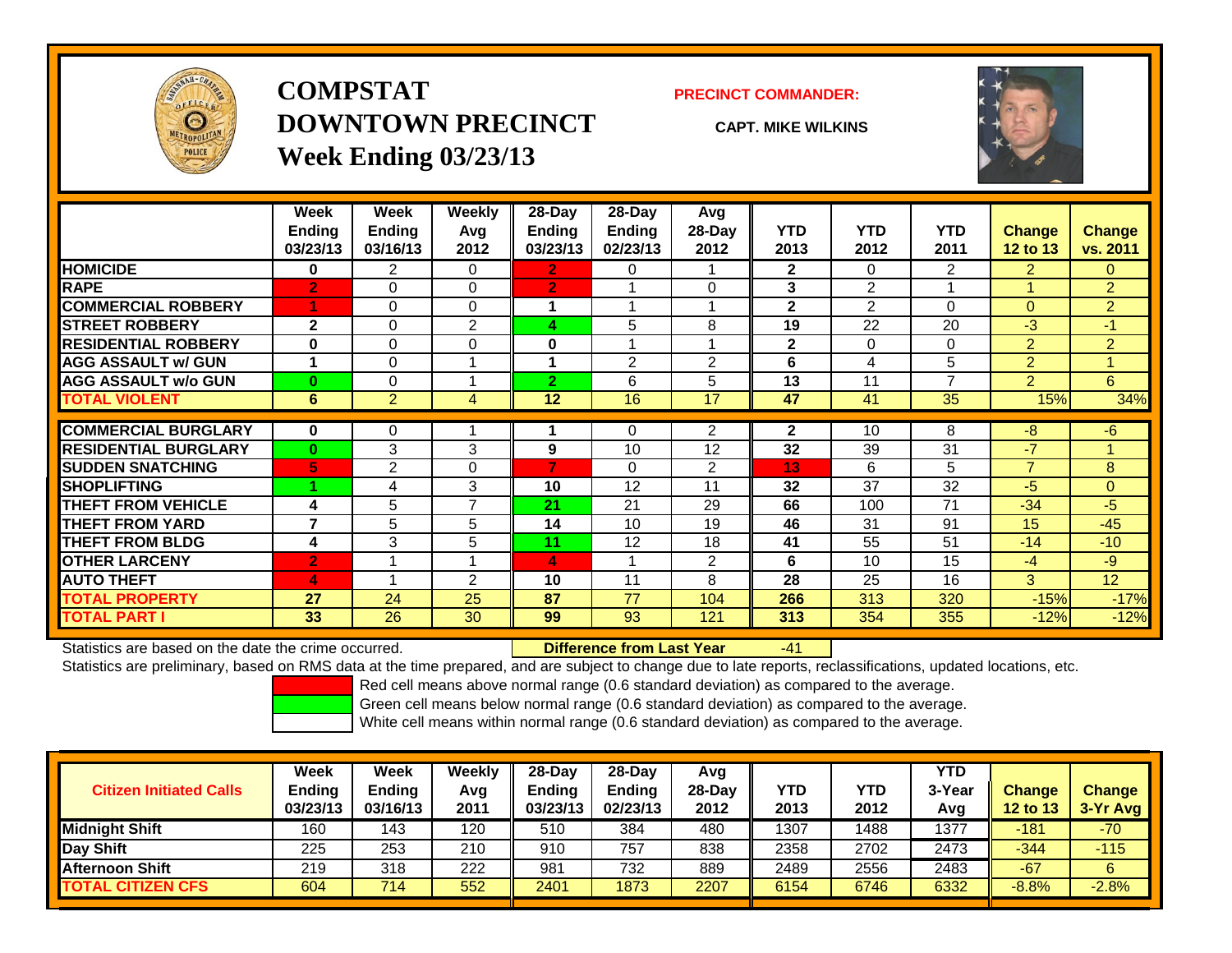

# **COMPSTATCENTRAL PRECINCT CAPT. DEVONN ADAMSWeek Ending 03/23/13**

**PRECINCT COMMANDER:**



|                             | Week<br><b>Ending</b><br>03/23/13 | Week<br>Ending<br>03/16/13 | Weekly<br>Avg<br>2012 | $28$ -Day<br>Ending<br>03/23/13 | 28-Day<br><b>Ending</b><br>02/23/13 | Avg<br>$28-Day$<br>2012 | <b>YTD</b><br>2013 | <b>YTD</b><br>2012 | <b>YTD</b><br>2011 | <b>Change</b><br><b>12 to 13</b> | <b>Change</b><br>vs. 2011 |
|-----------------------------|-----------------------------------|----------------------------|-----------------------|---------------------------------|-------------------------------------|-------------------------|--------------------|--------------------|--------------------|----------------------------------|---------------------------|
| <b>HOMICIDE</b>             | 0                                 | 0                          | 0                     | 0                               | 0                                   |                         | $\mathbf{0}$       | $\overline{2}$     | 0                  | $-2$                             | $\Omega$                  |
| <b>RAPE</b>                 | 0                                 | 0                          | $\Omega$              | 0                               | $\Omega$                            | $\Omega$                |                    | $\Omega$           | $\overline{2}$     |                                  | $-1$                      |
| <b>COMMERCIAL ROBBERY</b>   | $\bf{0}$                          | 0                          | $\Omega$              | 0                               | $\Omega$                            | $\overline{2}$          | $\mathbf{2}$       | 3                  | $\overline{2}$     | $-1$                             | $\overline{0}$            |
| <b>STREET ROBBERY</b>       | 3                                 | 0                          | 2                     | 5                               | 6                                   | $\overline{ }$          | 16                 | 14                 | 26                 | 2                                | $-10$                     |
| <b>RESIDENTIAL ROBBERY</b>  |                                   | 0                          | $\Omega$              |                                 | $\Omega$                            | $\Omega$                | $\mathbf{2}$       | $\Omega$           |                    | $\overline{2}$                   |                           |
| <b>AGG ASSAULT w/ GUN</b>   | $\bf{0}$                          | $\overline{2}$             |                       | 4                               | 4                                   | 4                       | 13                 | 9                  | 9                  | 4                                | $\overline{4}$            |
| <b>AGG ASSAULT w/o GUN</b>  | $\bf{0}$                          | $\overline{2}$             |                       | 3                               | 8                                   | 3                       | 16                 | 8                  | 8                  | 8                                | 8                         |
| <b>TOTAL VIOLENT</b>        | 4                                 | 4                          | 4                     | 13                              | 18                                  | 16                      | 50                 | 36                 | 48                 | 39%                              | 4%                        |
|                             |                                   |                            |                       |                                 |                                     |                         |                    |                    |                    |                                  |                           |
| <b>COMMERCIAL BURGLARY</b>  | 0                                 | 0                          |                       | 3                               | 5                                   | 4                       | 9                  | 12                 | 24                 | $-3$                             | $-15$                     |
| <b>RESIDENTIAL BURGLARY</b> | 8                                 | 8                          | 10                    | 34                              | 35                                  | 39                      | 101                | 107                | 105                | $-6$                             | -4                        |
| <b>SUDDEN SNATCHING</b>     | $\bf{0}$                          | 0                          | 0                     |                                 | 3                                   |                         | 4                  | 3                  | 7                  |                                  | $-3$                      |
| <b>SHOPLIFTING</b>          |                                   | 6                          |                       | $\overline{9}$                  | $\overline{ }$                      | 4                       | 25                 | $\overline{ }$     | 16                 | 18                               | 9                         |
| <b>THEFT FROM VEHICLE</b>   | 7                                 | 6                          | 9                     | 18                              | 15                                  | 35                      | 73                 | 107                | 94                 | $-34$                            | $-21$                     |
| <b>THEFT FROM YARD</b>      |                                   | 0                          | 5                     | 5                               | 9                                   | 20                      | 26                 | 51                 | 97                 | $-25$                            | $-71$                     |
| <b>THEFT FROM BLDG</b>      | 3                                 | 0                          | 3                     | $\overline{\phantom{a}}$        | 16                                  | 12                      | 39                 | 51                 | 63                 | $-12$                            | $-24$                     |
| <b>OTHER LARCENY</b>        | $\overline{2}$                    | 0                          | 0                     | 4                               | $\overline{2}$                      | 1                       | 8                  | 6                  | 9                  | 2                                | $-1$                      |
| <b>AUTO THEFT</b>           | 3                                 | 3                          | 3                     | 9                               | 11                                  | 12                      | 31                 | 33                 | 36                 | $-2$                             | $-5$                      |
| <b>TOTAL PROPERTY</b>       | 25                                | 23                         | 32                    | 90                              | 103                                 | 128                     | 316                | 377                | 451                | $-16%$                           | $-30%$                    |
| <b>TOTAL PART I</b>         | 29                                | 27                         | 36                    | 103                             | 121                                 | 145                     | 366                | 413                | 499                | $-11%$                           | $-27%$                    |

Statistics are based on the date the crime occurred. **Difference from Last Year** 

-47

Statistics are preliminary, based on RMS data at the time prepared, and are subject to change due to late reports, reclassifications, updated locations, etc.

Red cell means above normal range (0.6 standard deviation) as compared to the average.

Green cell means below normal range (0.6 standard deviation) as compared to the average.

|                                | Week          | Week          | Weeklv | 28-Dav   | 28-Dav        | Avg    |      |      | YTD    |                 |               |
|--------------------------------|---------------|---------------|--------|----------|---------------|--------|------|------|--------|-----------------|---------------|
| <b>Citizen Initiated Calls</b> | <b>Ending</b> | <b>Ending</b> | Avg    | Ending   | <b>Ending</b> | 28-Day | YTD  | YTD  | 3-Year | <b>Change</b>   | <b>Change</b> |
|                                | 03/23/13      | 03/16/13      | 2011   | 03/23/13 | 02/23/13      | 2012   | 2013 | 2012 | Avg    | <b>12 to 13</b> | 3-Yr Avg      |
| <b>Midnight Shift</b>          | 87            | 90            | 116    | 372      | 425           | 463    | 1178 | 1369 | 1265   | -191            | $-87$         |
| Day Shift                      | 221           | 230           | 269    | 925      | 963           | 1078   | 2744 | 3223 | 2776   | $-479$          | $-32$         |
| <b>Afternoon Shift</b>         | 220           | 262           | 291    | 979      | 1014          | 1163   | 2921 | 3311 | 3115   | $-390$          | $-194$        |
| <b>TOTAL CITIZEN CFS</b>       | 528           | 582           | 676    | 2276     | 2402          | 2704   | 6843 | 7903 | 7156   | $-13.4%$        | $-4.4%$       |
|                                |               |               |        |          |               |        |      |      |        |                 |               |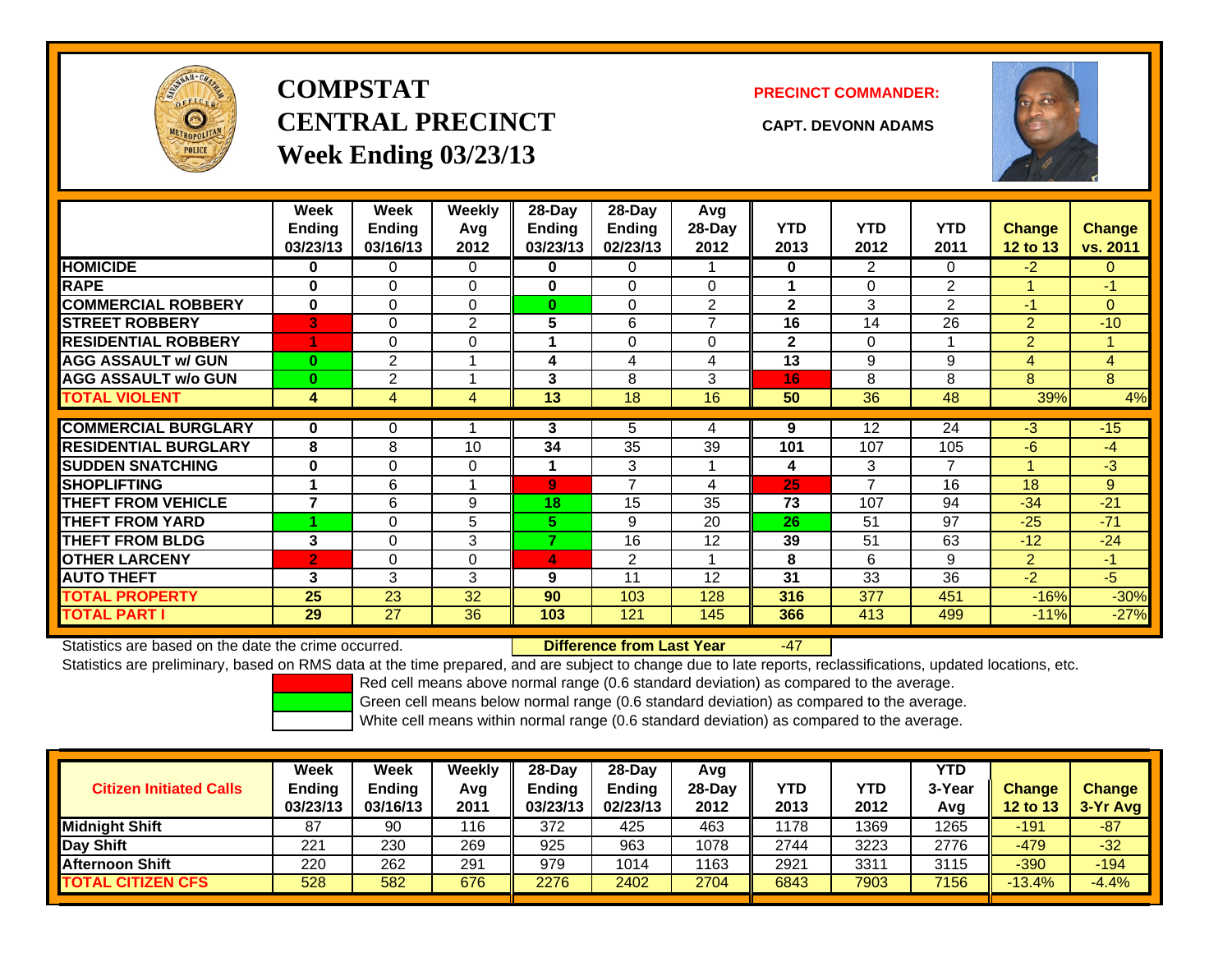

**COMPSTATSOUTHSIDE PRECINCT CAPT. DEAN FAGERSTROMWeek Ending 03/23/13**

## **PRECINCT COMMANDER:**



|                             | Week<br><b>Ending</b><br>03/23/13 | Week<br><b>Ending</b><br>03/16/13 | Weekly<br>Avg<br>2012 | 28-Day<br>Ending<br>03/23/13 | $28-Day$<br><b>Ending</b><br>02/23/13 | Avg<br>28-Day<br>2012 | <b>YTD</b><br>2013 | <b>YTD</b><br>2012 | <b>YTD</b><br>2011 | <b>Change</b><br>12 to 13 | Change<br>vs. 2011 |
|-----------------------------|-----------------------------------|-----------------------------------|-----------------------|------------------------------|---------------------------------------|-----------------------|--------------------|--------------------|--------------------|---------------------------|--------------------|
| <b>HOMICIDE</b>             | 0                                 | 0                                 | 0                     | 0                            | 0                                     | 0                     | $\mathbf{2}$       | 0                  | 3                  | 2                         | $-1$               |
| <b>RAPE</b>                 | 0                                 | 0                                 | 0                     | 0                            |                                       | $\Omega$              |                    |                    | $\overline{2}$     | $\Omega$                  | $-1$               |
| <b>COMMERCIAL ROBBERY</b>   | 1                                 |                                   |                       | $\mathbf{2}$                 | 0                                     | 3                     | 3                  | 5                  | $\overline{2}$     | $-2$                      | $\overline{A}$     |
| <b>STREET ROBBERY</b>       | 1                                 |                                   |                       | 3                            | 0                                     | 4                     | 4                  | 9                  | 12                 | $-5$                      | -8                 |
| <b>RESIDENTIAL ROBBERY</b>  | $\bf{0}$                          | 0                                 | $\Omega$              | 0                            |                                       |                       |                    | $\overline{2}$     | 3                  | -1                        | $-2$               |
| <b>AGG ASSAULT w/ GUN</b>   | 0                                 | 0                                 | $\Omega$              |                              | $\overline{2}$                        |                       | 5                  | $\overline{2}$     | $\overline{2}$     | 3                         | 3 <sup>1</sup>     |
| <b>AGG ASSAULT w/o GUN</b>  | $\bf{0}$                          | 2                                 |                       | 4                            | 6                                     | 2                     | 12                 | 5                  | 3                  | 7                         | 9                  |
| <b>TOTAL VIOLENT</b>        | $\overline{2}$                    | 4                                 | 3 <sup>1</sup>        | 10                           | 10                                    | 12                    | 28                 | 24                 | 27                 | 17%                       | 4%                 |
|                             |                                   |                                   |                       |                              |                                       |                       |                    |                    |                    |                           |                    |
| <b>COMMERCIAL BURGLARY</b>  | 1                                 | 0                                 |                       | 3                            |                                       | 6                     |                    | $\overline{27}$    | 9                  | $-20$                     | $-2$               |
| <b>RESIDENTIAL BURGLARY</b> | 3                                 | 4                                 | 8                     | 28                           | 25                                    | 31                    | 87                 | 87                 | 78                 | $\Omega$                  | 9                  |
| <b>SUDDEN SNATCHING</b>     | 0                                 | 0                                 | $\Omega$              | $\overline{2}$               | 0                                     |                       | $\mathbf{2}$       | 3                  | 0                  | $-1$                      | $\overline{2}$     |
| <b>SHOPLIFTING</b>          | 11                                | 7                                 | 14                    | 49                           | 41                                    | 57                    | 132                | 179                | 186                | $-47$                     | $-54$              |
| <b>THEFT FROM VEHICLE</b>   | 5                                 | 3                                 | 8                     | 24                           | 22                                    | 33                    | 105                | 62                 | 47                 | 43                        | 58                 |
| <b>THEFT FROM YARD</b>      | $\bf{0}$                          |                                   | 3                     | $\overline{\mathbf{4}}$      | 5                                     | 13                    | 18                 | 50                 | 36                 | $-32$                     | $-18$              |
| <b>THEFT FROM BLDG</b>      | $\bf{0}$                          | 6                                 | 5                     | 11                           | 15                                    | 19                    | 38                 | 61                 | 53                 | $-23$                     | $-15$              |
| <b>OTHER LARCENY</b>        | 3                                 | 2                                 | 0                     | 9                            | 5                                     | 2                     | 16                 | 6                  | 3                  | 10                        | 13                 |
| <b>AUTO THEFT</b>           | 3                                 | 4                                 | 3                     | 8                            | 9                                     | 13                    | 30                 | 27                 | 20                 | $\overline{3}$            | 10                 |
| <b>TOTAL PROPERTY</b>       | 26                                | 27                                | 43                    | 138                          | 123                                   | 173                   | 435                | 502                | 432                | $-13%$                    | 1%                 |
| <b>TOTAL PART I</b>         | 28                                | 31                                | 46                    | 148                          | 133                                   | 185                   | 463                | 526                | 459                | $-12%$                    | 1%                 |

Statistics are based on the date the crime occurred. **Difference from Last Year** 

### r -63

Statistics are preliminary, based on RMS data at the time prepared, and are subject to change due to late reports, reclassifications, updated locations, etc.

Red cell means above normal range (0.6 standard deviation) as compared to the average.

Green cell means below normal range (0.6 standard deviation) as compared to the average.

| <b>Citizen Initiated Calls</b> | Week<br><b>Ending</b><br>03/23/13 | Week<br><b>Ending</b><br>03/16/13 | Weekly<br>Avg<br>2011 | $28-Day$<br><b>Ending</b><br>03/23/13 | 28-Day<br><b>Ending</b><br>02/23/13 | Avg<br>28-Dav<br>2012 | YTD<br>2013 | YTD<br>2012 | <b>YTD</b><br>3-Year<br>Avg | <b>Change</b><br><b>12 to 13</b> | <b>Change</b><br>$3-Yr$ Avg |
|--------------------------------|-----------------------------------|-----------------------------------|-----------------------|---------------------------------------|-------------------------------------|-----------------------|-------------|-------------|-----------------------------|----------------------------------|-----------------------------|
| <b>Midnight Shift</b>          | 92                                | 78                                | 91                    | 329                                   | 339                                 | 363                   | 915         | 1061        | 994                         | -146                             | $-79$                       |
| Day Shift                      | 201                               | 203                               | 239                   | 866                                   | 896                                 | 956                   | 2573        | 3048        | 2776                        | $-475$                           | $-203$                      |
| <b>Afternoon Shift</b>         | 252                               | 253                               | 253                   | 901                                   | 887                                 | 1012                  | 2616        | 2926        | 2727                        | $-310$                           | $-111$                      |
| <b>TOTAL CITIZEN CFS</b>       | 545                               | 534                               | 583                   | 2096                                  | 2122                                | 2330                  | 6104        | 7035        | 6497                        | $-13.2%$                         | $-6.0%$                     |
|                                |                                   |                                   |                       |                                       |                                     |                       |             |             |                             |                                  |                             |